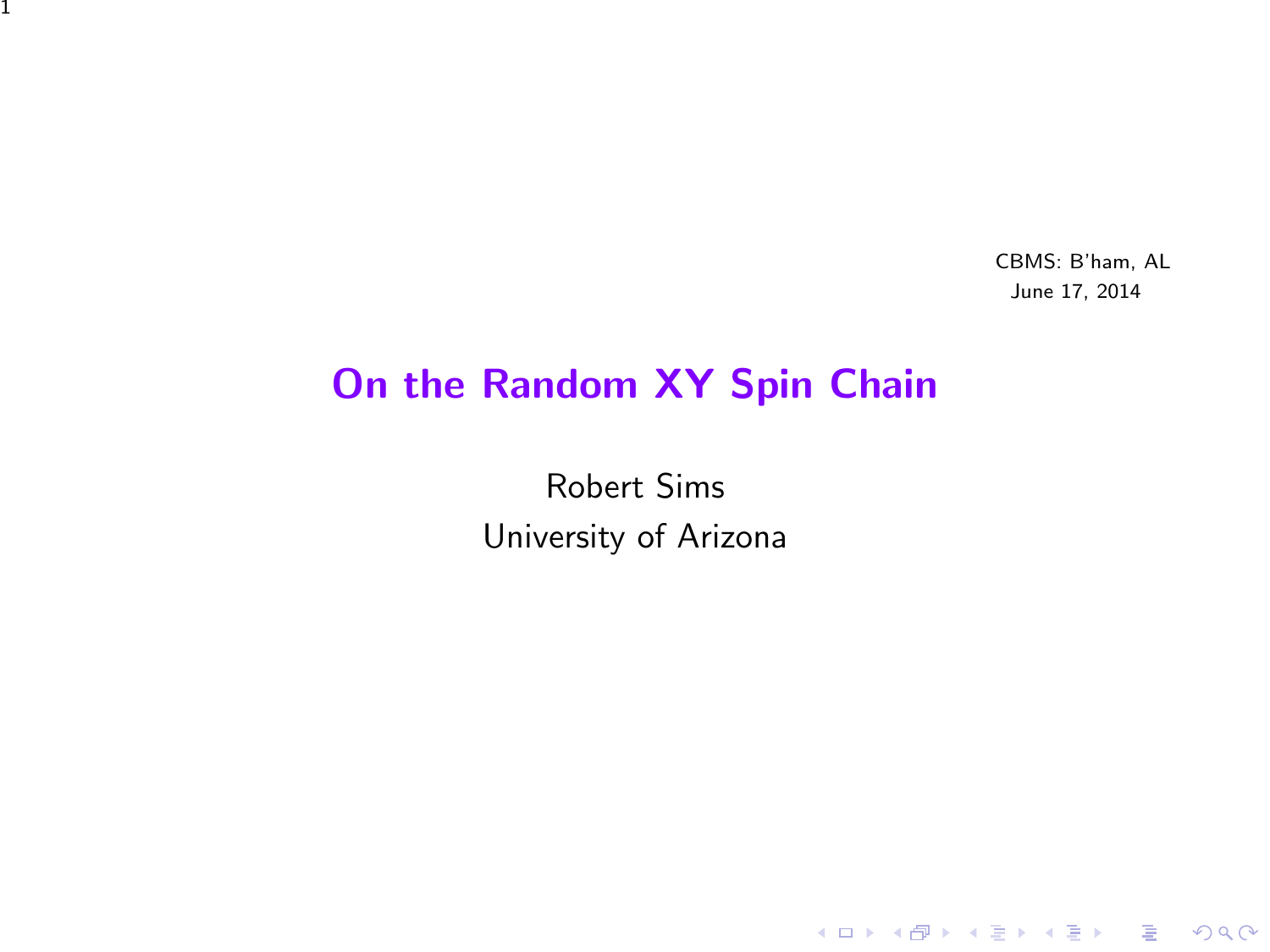### The Isotropic XY-Spin Chain

Fix a real-valued sequence  $\{\nu_i\}_{i\geq 1}$  and for each integer  $n \geq 1$ , set

$$
H_n = \sum_{j=1}^{n-1} (\sigma_j^x \sigma_{j+1}^x + \sigma_j^y \sigma_{j+1}^y) + \sum_{j=1}^n \nu_j \sigma_j^z,
$$

acting on

$$
\mathcal{H}_n = \bigotimes_{j=1}^n \mathbb{C}^2
$$

Here, the Pauli matrices are

$$
\sigma^x = \begin{pmatrix} 0 & 1 \\ 1 & 0 \end{pmatrix}, \quad \sigma^y = \begin{pmatrix} 0 & -i \\ i & 0 \end{pmatrix}, \quad \sigma^z = \begin{pmatrix} 1 & 0 \\ 0 & -1 \end{pmatrix}
$$

and for  $\alpha \in \{x, y, z\}$  and  $1 \leq j \leq n$  we embed these into  $\mathcal{B}(\mathcal{H}_n)$ :

 $\sigma_j^\alpha = 1\!\!1 \otimes \cdots 1\!\!1 \otimes \sigma^\alpha \otimes 1\!\!1 \otimes \cdots \otimes 1\!\!1\quad$  with  $\sigma^\alpha$  in the  $j$ -th factor. **K ロ ▶ K @ ▶ K 할 X X 할 X → 할 X → 9 Q Q ^**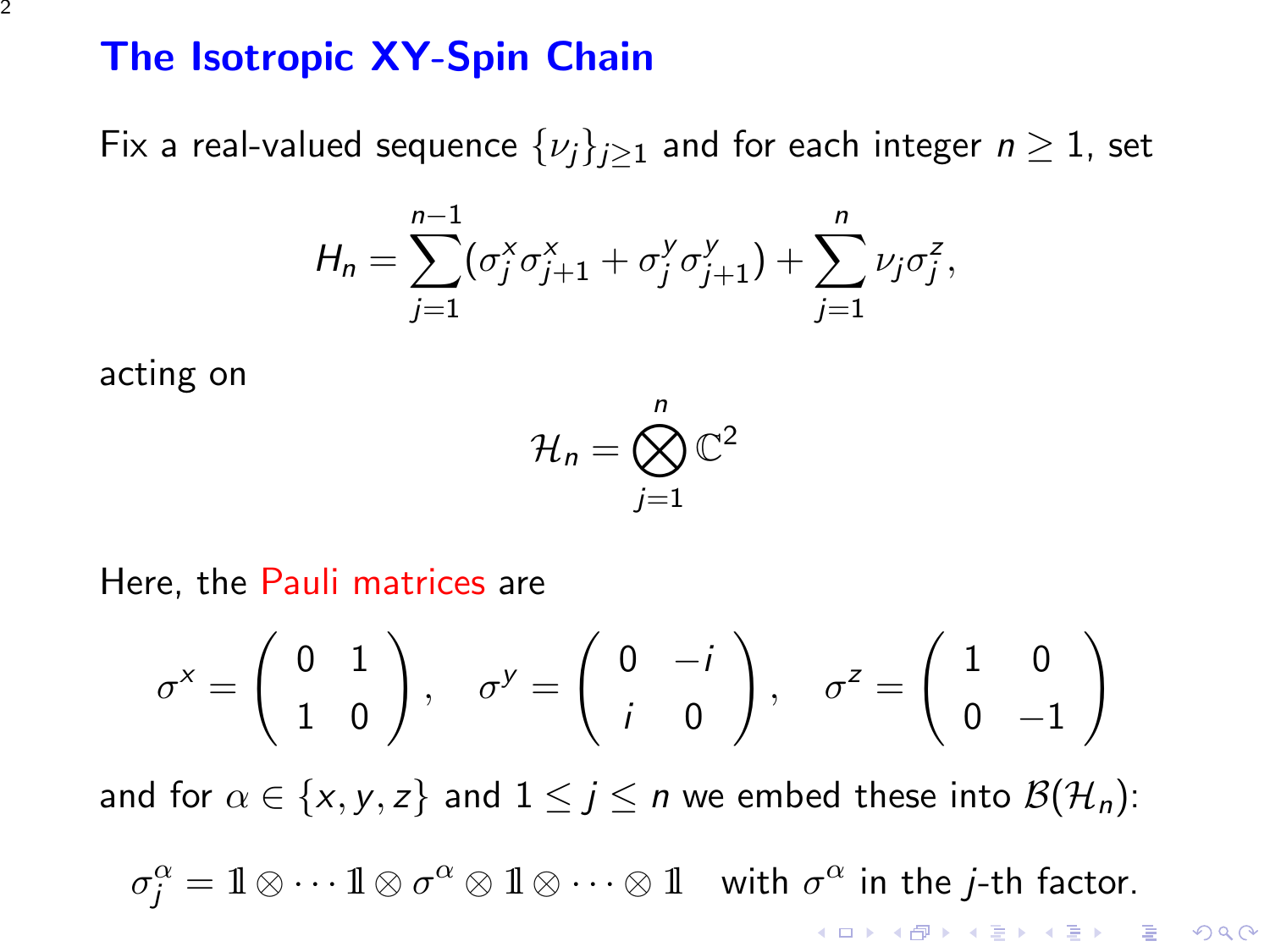## A Locality Review

Let us denote the Heisenberg dynamics associated to  $H_n$  by

$$
\tau_t^n(A) = e^{itH_n}Ae^{-itH_n} \quad \text{for all} \quad A \in \mathcal{B}(\mathcal{H}_n)
$$

For simplicity, take  $A_k \subset \mathcal{B}(\mathcal{H}_n)$  to be all those observables supported at a single site  $1 \leq k \leq n$ .

For bounded sequences  $\{\nu_j\}$ , it is clear that Lieb-Robinson bounds apply and for any  $\mu > 0$ ,

$$
\|[\tau_t^n(A),B]\| \le C\|A\|\|B\|e^{-\mu(|k-k'|-v|t|)}
$$

for any  $A \in \mathcal{A}_k$ ,  $B \in \mathcal{A}_{k'}$ , and  $t \in \mathbb{R}$  with some  $v > 0$  depending on  $\mu$  and the sequence  $\{\nu_i\}$ .

Can one prove a stronger statement if the  $\{\nu_i\}$  are random?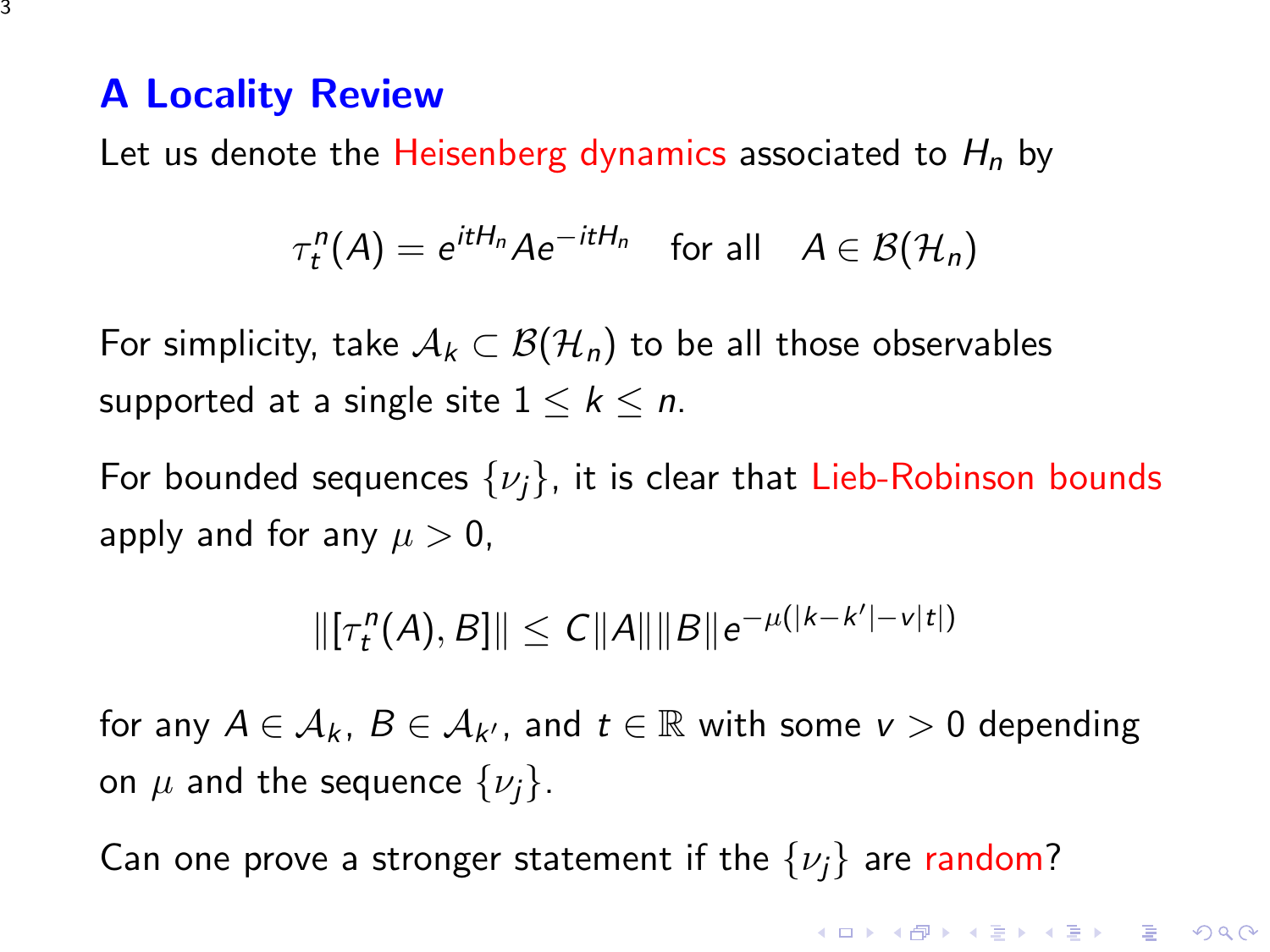## A Strong Form of Dynamical Localization

Assume  $\{\nu_i\}$  is an i.i.d. random sequence with compactly supported bounded density  $\rho$ .

# Theorem (Hamza-S-Stolz '11)

There are positive numbers C and  $\eta$  for which, given any integer  $n \geq 1$  the bound

$$
\mathbb{E}\left(\sup_{t\in\mathbb{R}}\left\|\left[\tau_t^n(A),B\right]\right\|\right)\leq C\|A\|\|B\|e^{-\eta|k-k'|}
$$

holds for any  $A \in \mathcal{A}_k$  and  $B \in \mathcal{A}_{k'}$  with  $1 \leq k < k' \leq n$ .

One can think of this as a Lieb-Robinson bound with zero velocity.

After reviewing some basic properties of this model, the main goal of this talk is to prove this result.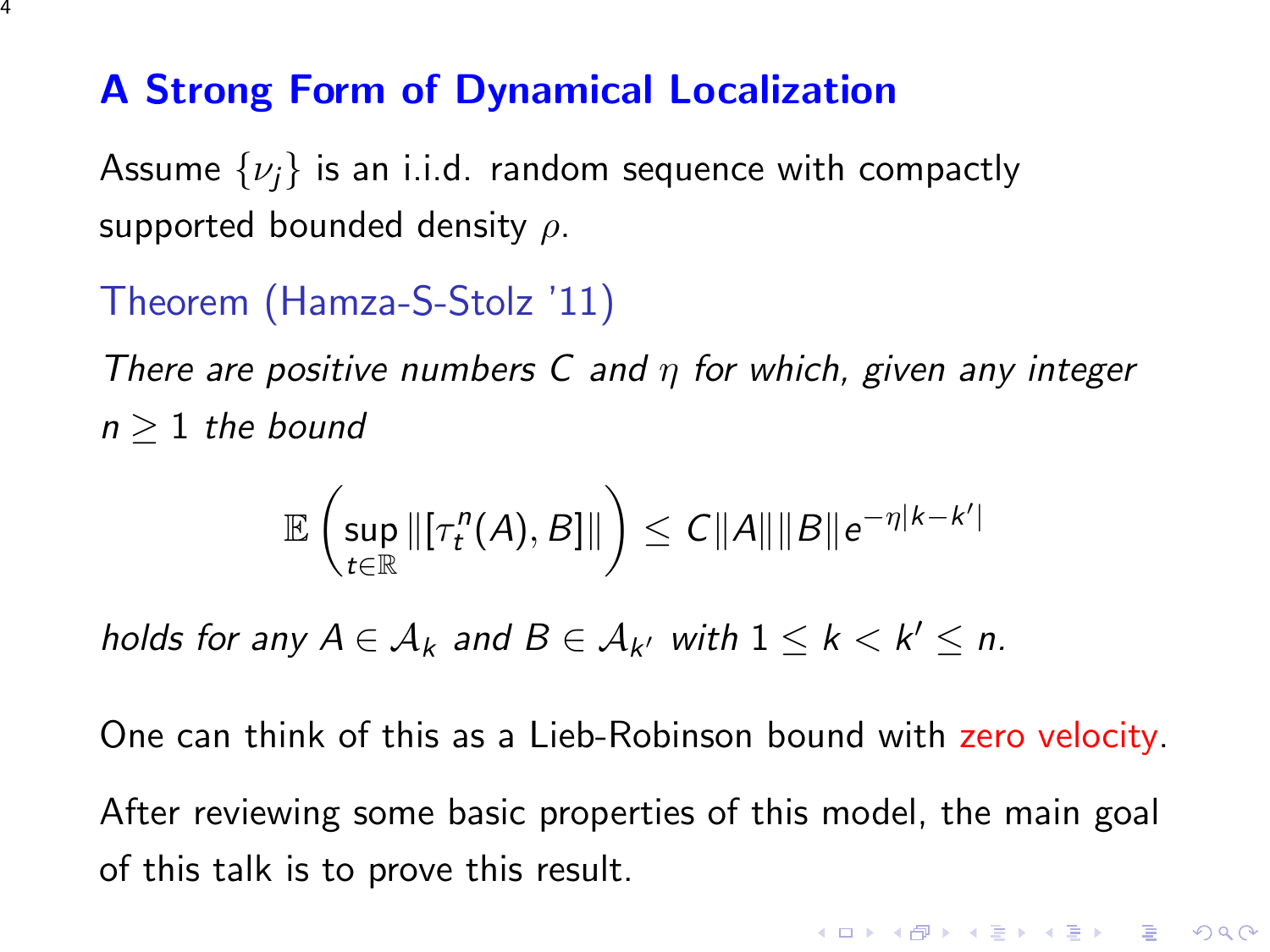## Diagonalizing the Hamiltonian

As Gunter discussed, *diagonalizing* this Hamiltonian goes back to LSM '61:

First, one introduces raising and lowering operators:

$$
a^* = \frac{1}{2}(\sigma^x + i\sigma^y) = \begin{pmatrix} 0 & 1 \\ 0 & 0 \end{pmatrix}
$$

$$
a = \frac{1}{2}(\sigma^x - i\sigma^y) = \begin{pmatrix} 0 & 0 \\ 1 & 0 \end{pmatrix}
$$

It will also be useful to observe that:

$$
a^*a = \begin{pmatrix} 1 & 0 \\ 0 & 0 \end{pmatrix} \quad \text{and} \quad aa^* = \begin{pmatrix} 0 & 0 \\ 0 & 1 \end{pmatrix}
$$

i.e., these four operators form a basis for  $\mathcal{B}(\mathbb{C}^2)=\mathbb{C}^{2\times 2}.$ **K ロ ▶ K @ ▶ K 할 X X 할 X → 할 X → 9 Q Q ^**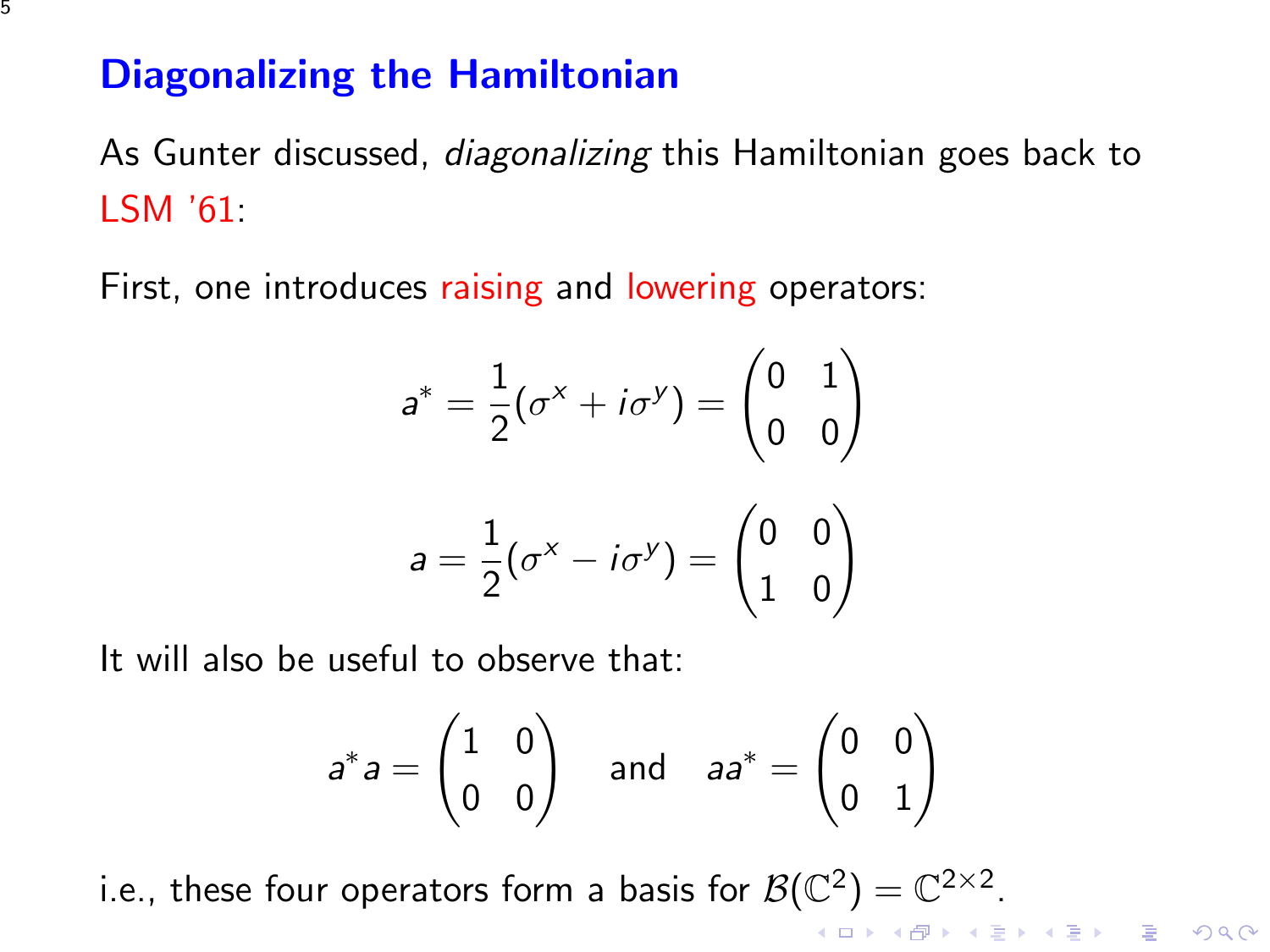### Jordan-Wigner Transform

Then, one introduces the non-local Jordan-Wigner transform:

$$
c_1 = a_1 \quad \text{and} \quad c_j = \sigma_1^z \dots \sigma_{j-1}^z a_j
$$

for each  $j \geq 2$ .

These operators are particularly useful because they satisfy the canonical anti-commutation relations (CAR):

$$
\{c_j,c_k^*\}=\delta_{jk}1\quad\text{and}\quad \{c_j,c_k\}=\{c_j^*,c_k^*\}=0\,.
$$

We often collect them as vectors:

$$
c = \begin{pmatrix} c_1 \\ c_2 \\ \vdots \\ c_n \end{pmatrix} \quad \text{or} \quad c^* = (c_1^*, c_2^*, \cdots, c_n^*)
$$

K ロ ▶ K @ ▶ K 할 > K 할 > 1 할 > 1 이익어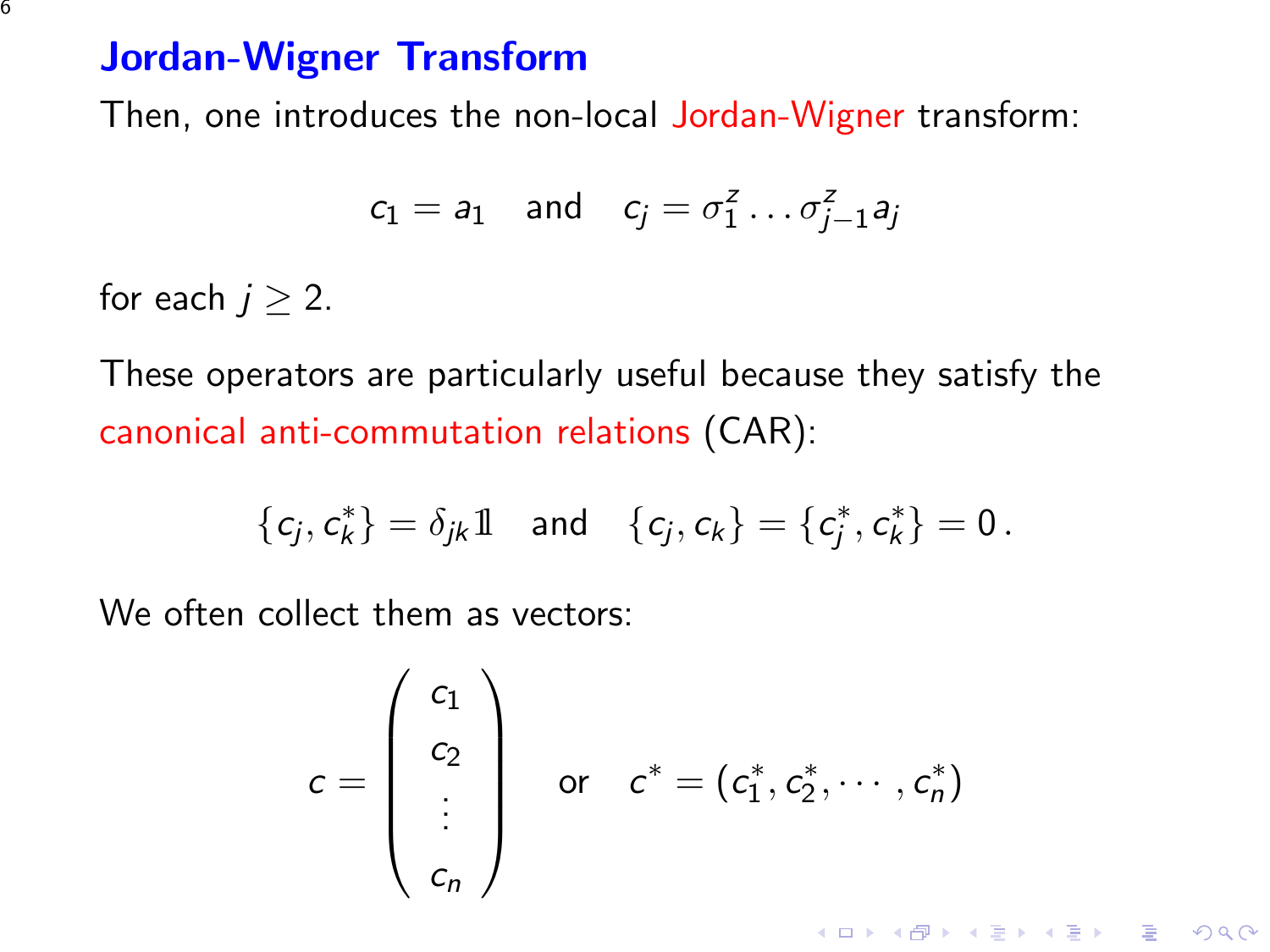# Re-writing the Hamiltonian

A short calculation shows that

$$
H_n = \sum_{j=1}^{n-1} (\sigma_j^x \sigma_{j+1}^x + \sigma_j^y \sigma_{j+1}^y) + \sum_{j=1}^n \nu_j \sigma_j^z
$$
  
=  $2 \sum_{j=1}^{n-1} (a_j^* a_{j+1} + a_{j+1}^* a_j) + \sum_{j=1}^n \nu_j (2a_j^* a_j - 1)$   
=  $-2 \sum_{j=1}^{n-1} (c_j^* c_{j+1} + c_{j+1}^* c_j) + \sum_{j=1}^n \nu_j (2c_j^* c_j - 1)$   
=  $2c^* M_n c - E1$ 

where

$$
M_n = \begin{pmatrix} \nu_1 & -1 & & & \\ -1 & \nu_2 & \cdots & \\ & \ddots & \ddots & -1 \\ & & -1 & \nu_n \end{pmatrix} \quad \text{and} \quad E = \sum_{j=1}^n \nu_j
$$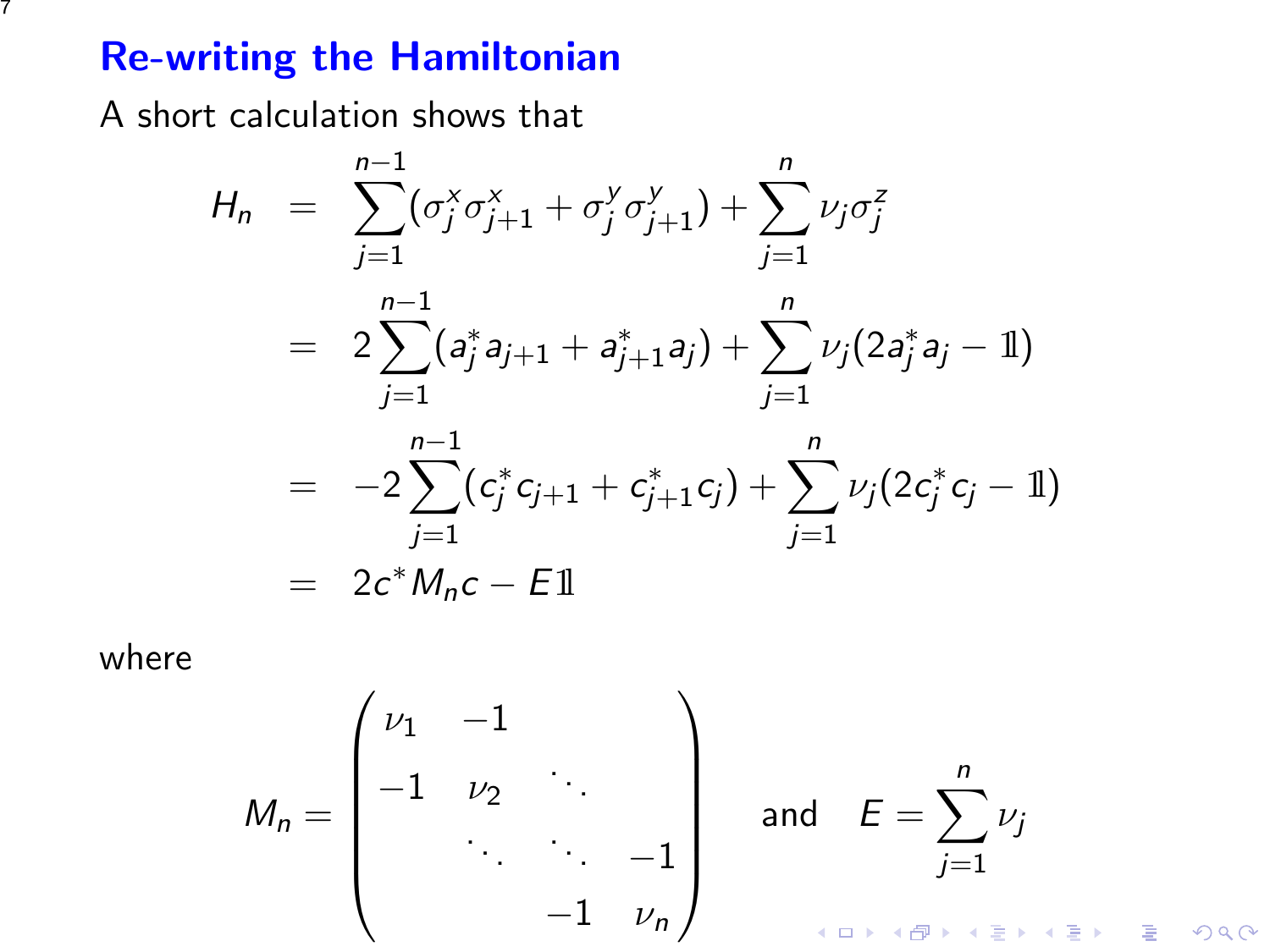#### The Anderson model:

In the case that the  $\{\nu_i\}$  are random,  $M_n$  corresponds to the well-studied Anderson model corresponding to a single quantum particle in a random environment.

With our assumptions on the  $\{\nu_i\}$ , one can prove

### Theorem (Dynamical Localization)

There exist positive numbers  $C'$  and  $\eta'$  such that for all integers  $n \geq 1$  and any  $k, k' \in \{1, \ldots, n\}$ ,

$$
\mathbb{E}\left(\sup_{t\in\mathbb{R}}|(e^{-itM_n})_{kk'}|\right)\leq C'e^{-\eta' |k-k'|}.
$$

For the purposes of this talk, we will assume this is well-known; see, for example, Kunz-Souillard or Aizenman-Molchanov.

4 D > 4 P + 4 B + 4 B + B + 9 Q O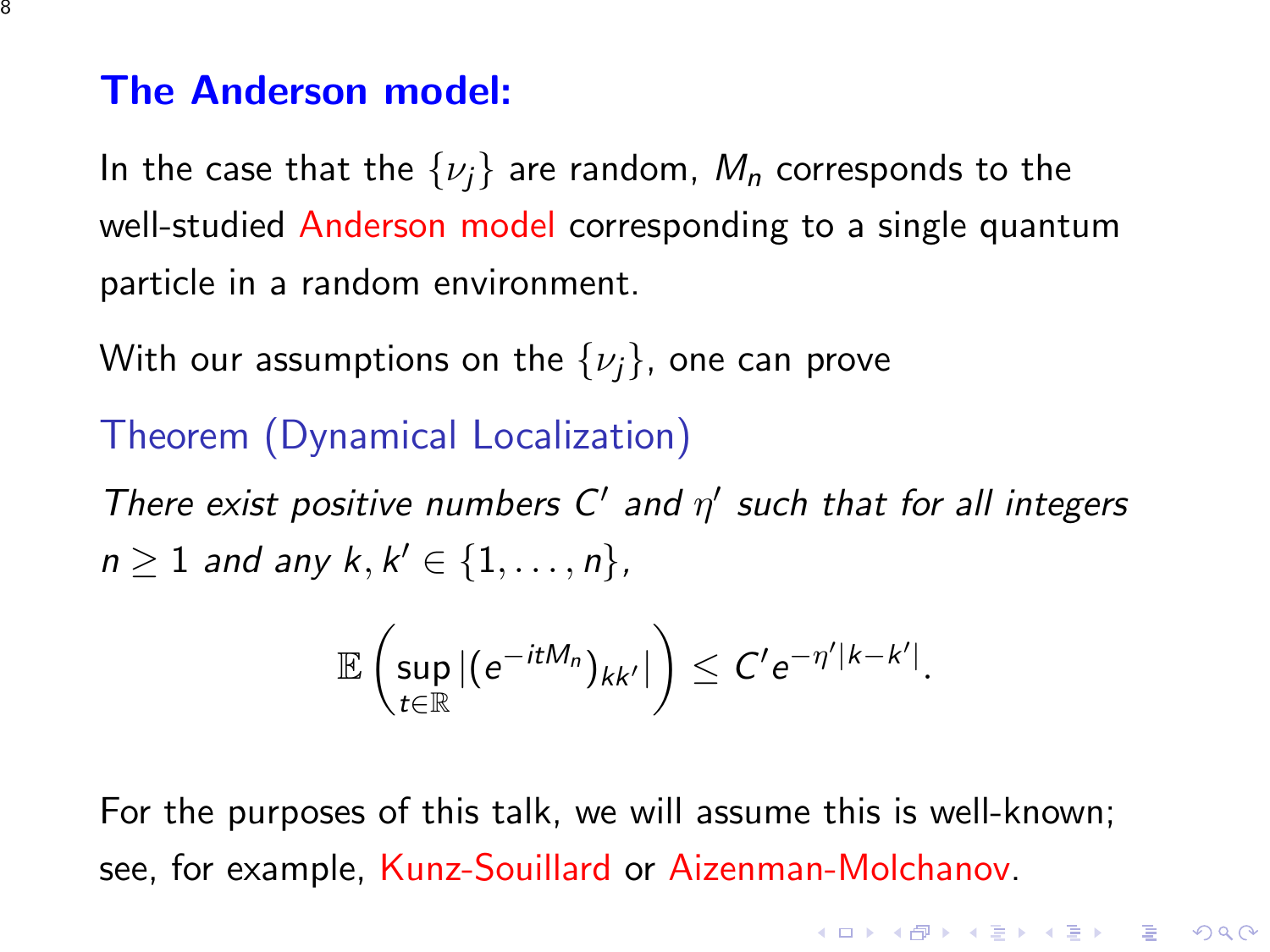### Summary of findings so far:

We have seen that this many-body XY Hamiltonian can be expressed in terms of a single-particle Hamiltonian, i.e.,

$$
H_n = 2c^*M_nc - E1
$$

In the case that the  $\{\nu_i\}$  are nice random variables, we also know that the single-particle dynamics, i.e.  $\,e^{it M_n}$ , is dynamically localized.

We now show that this implies the desired result for the many-body dynamics, i.e.  $\tau_t^n(\cdot)$ .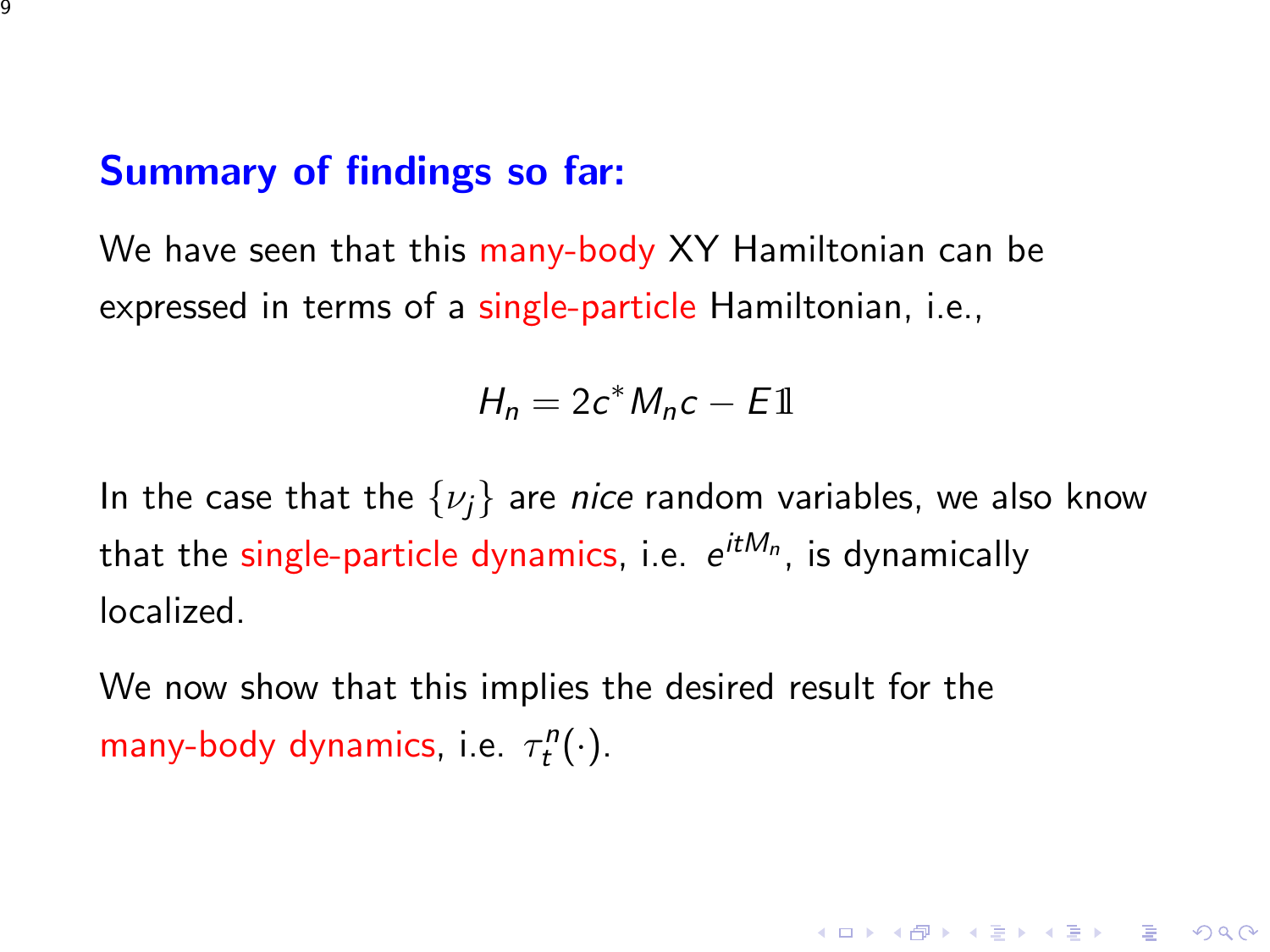# Bogoliubov Transformations

As we saw,  $M_n$  is real symmetric. In this case, there is a real orthogonal  $U_n$  such that

$$
U_n^t M_n U_n = \Lambda = \text{diag}(\lambda_k)
$$

Take

$$
\begin{pmatrix} b_1 \\ b_2 \\ \vdots \\ b_n \end{pmatrix} = U_n^t \begin{pmatrix} c_1 \\ c_2 \\ \vdots \\ c_n \end{pmatrix}
$$
 i.e.  $b = U_n^t c$ 

Observe that these b-operators also satisfy the CAR and moreover

$$
H_n = 2c^* M_n c - E11 = 2 \sum_{k=1}^n \lambda_k b_k^* b_k - E11
$$

Thus, this last transform expresses  $H_n$  as a system of free Fermions.**K ロ ▶ K @ ▶ K 할 X X 할 X → 할 X → 9 Q Q ^**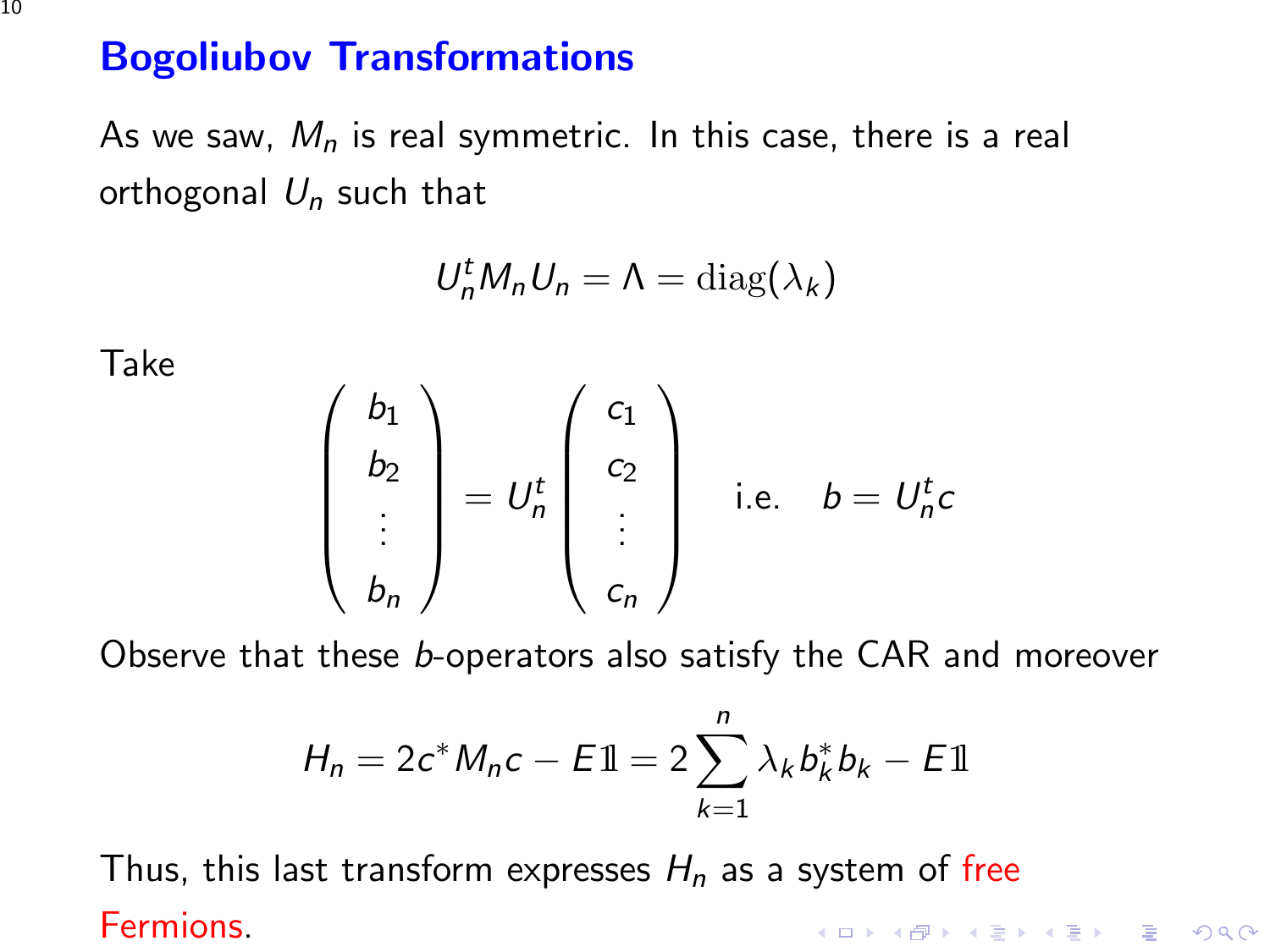## Calculating the Many-Body Dynamics

As Gunter also discussed, a simple calculation shows that

$$
\tau_t^n(b_k) = e^{-2it\lambda_k}b_k \quad \text{and} \quad \tau_t^n(b_k^*) = e^{2it\lambda_k}b_k^*
$$

or

$$
\tau^n_t(b) = e^{-2itA}b
$$

A further calculation, using that  $c = U<sub>n</sub>b$ , shows that

$$
\tau_t^n(c) = e^{-2itM_n}c \quad \text{or} \quad \tau_t^n(c_j) = \sum_k \left(e^{-2itM_n}\right)_{jk} c_k
$$

4 D > 4 P + 4 B + 4 B + B + 9 Q O

and so the many-body dynamics (of the c-operators) can be expressed explicitly in terms of the single-particle dynamics.

We can now begin the proof of the main result.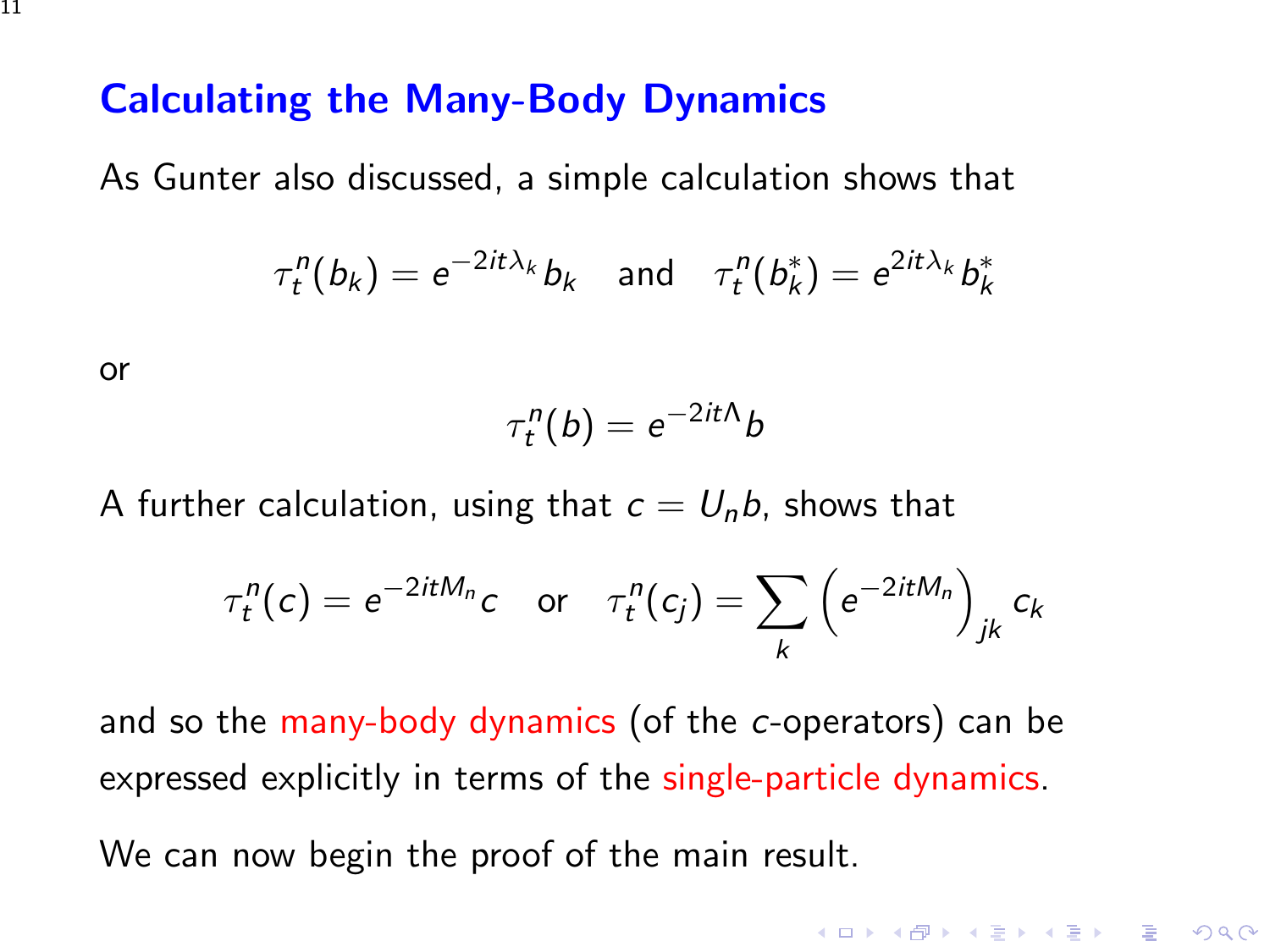## Recall the Main Result:

#### Theorem

Assume  $\{\nu_i\}$  is an i.i.d. random sequence with compactly supported bounded density  $\rho$ . There are positive numbers C and  $\eta$ for which, given any integer  $n > 1$  the bound

$$
\mathbb{E}\left(\sup_{t\in\mathbb{R}}\|[\tau_t^n(A),B]\|\right)\leq C\|A\|\|B\|e^{-\eta|k-k'|}
$$

**KORKAR KERKER EL VOLO** 

holds for any  $A \in \mathcal{A}_k$  and  $B \in \mathcal{A}_{k'}$  with  $1 \leq k < k' \leq n$ .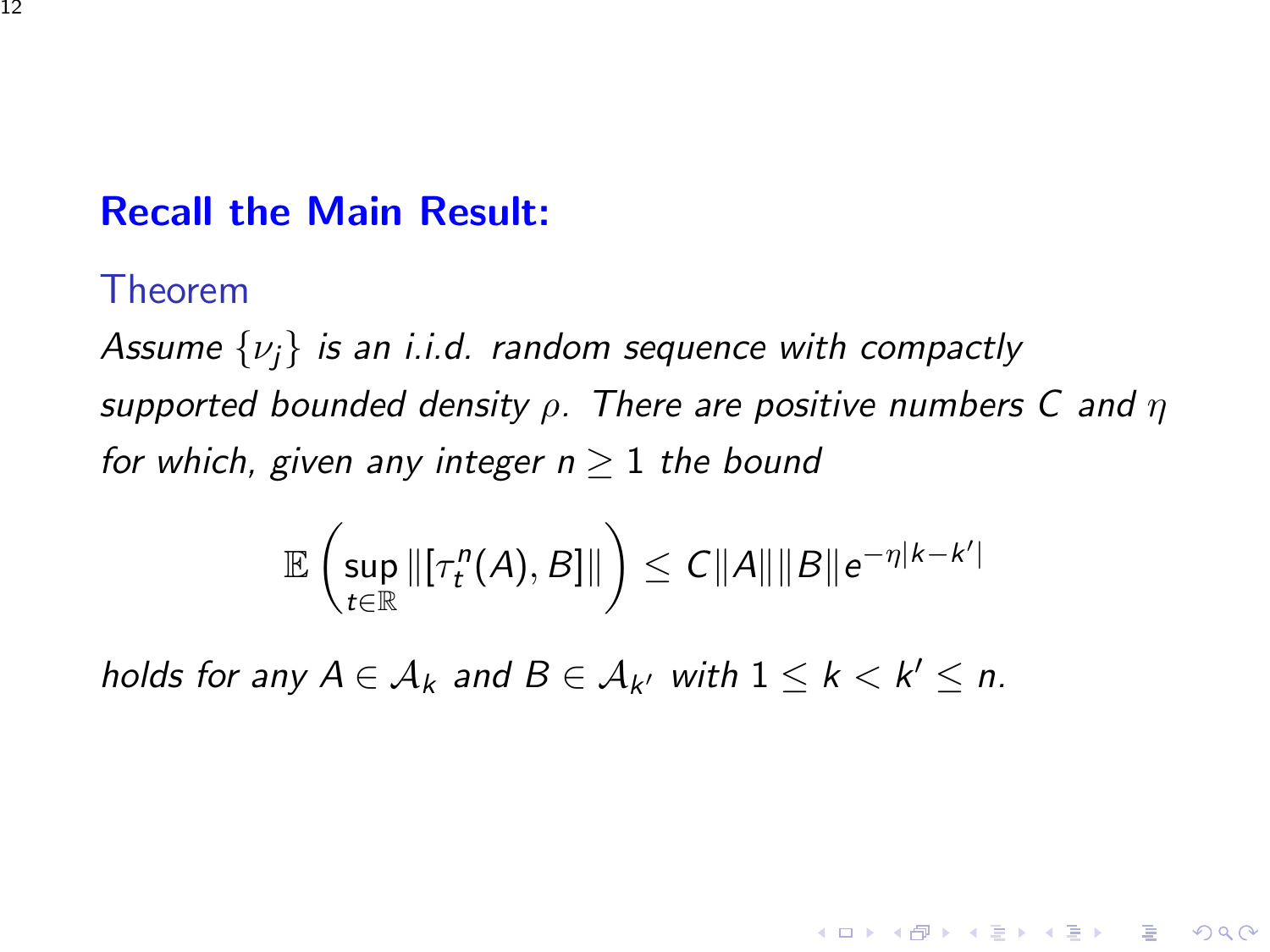### Proof of Main Result:

Fix  $1 \leq k < k' \leq n$  as indicated and take  $B \in \mathcal{A}_{k'}$ . Consider first the non-local  $A = c_k$ , i.e.:

$$
[\tau_t^n(c_k), B] = \sum_{j=1}^n (e^{-2itM_n})_{kj} [c_j, B]
$$
  
= 
$$
\sum_{j=k'}^n (e^{-2itM_n})_{kj} [c_j, B]
$$

Using the single-particle dynamical localization result, we find that

$$
\mathbb{E}\left(\sup_{t}\|[\tau^n_t(c_k),B]\|\right)\leq 2C'\|B\|\sum_{j=k'}^n e^{-\eta'(j-k)}\leq \frac{2C'\|B\|}{1-e^{-\eta'}}e^{-\eta'(k'-k)}
$$

This is an estimate of the type desired; excepting that it is for the non-local observable  $c_k$ . By taking adjoints, it is clear that a similar result holds for  $c_k^*$ . KID KA KERKER KID KO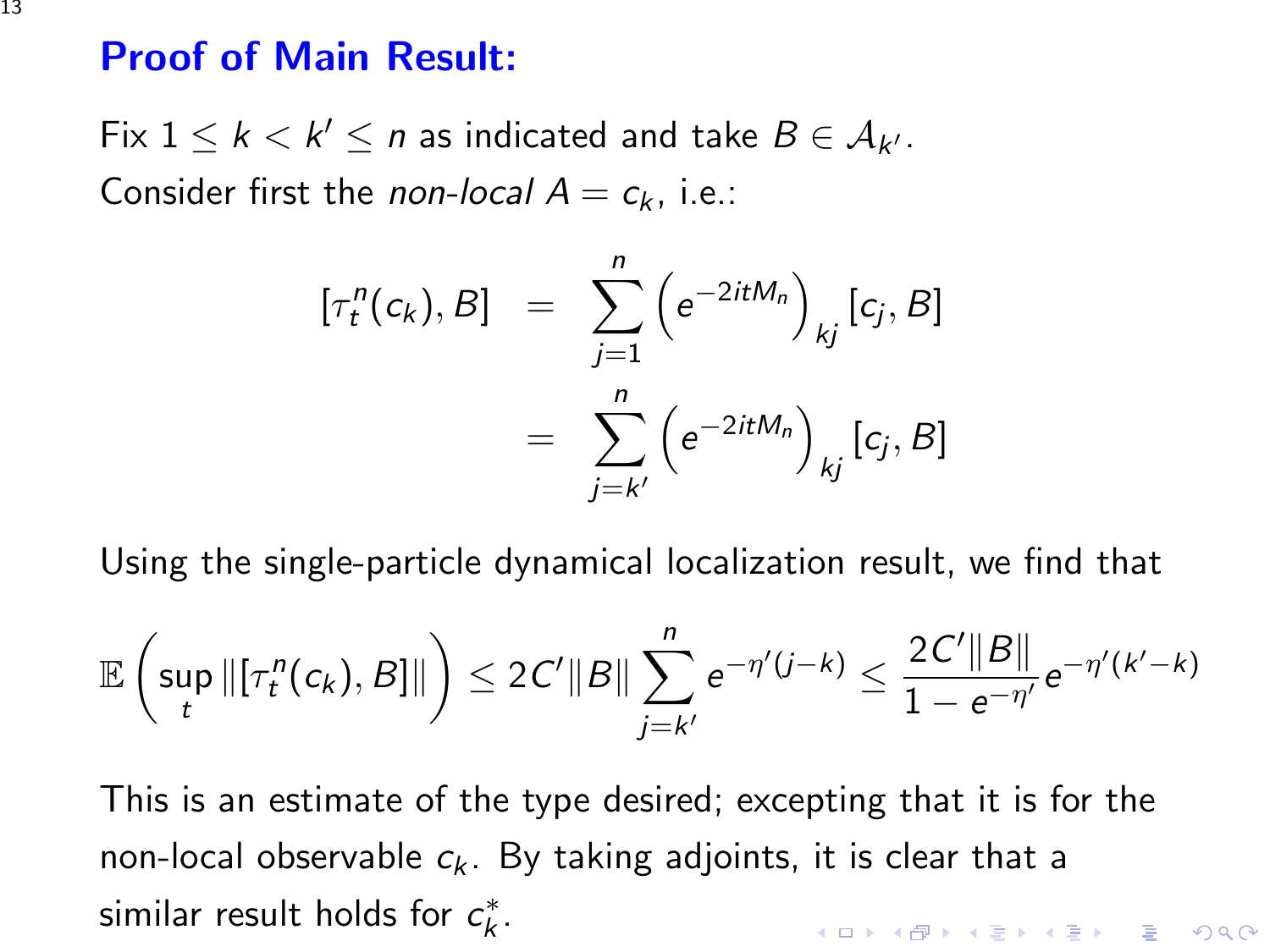## Proof of Main Result (cont.):

Now take  $A = a_k$ . Recall  $a_k = \sigma_1^z \cdots \sigma_{k-1}^z c_k$ . Observe that  $[\tau_t^n(a_k), B] = \tau_t^n(\sigma_1^z) \cdots \tau_t^n(\sigma_{k-1}^z) [\tau_t^n(c_k), B] +$  $+[\tau_t^n(\sigma_1^z)\cdots\tau_t^n(\sigma_{k-1}^z),\mathcal{B}] \tau_t^n(c_k)$ 

where we have used the automorphism property of  $\tau^n_t(\cdot)$ , i.e.

$$
\tau_t^n(AB) = \tau_t^n(A)\tau_t^n(B)
$$

and the Leibnitz rule:

$$
[AB, C] = A[B, C] + [A, C]B
$$

It is clear then that

 $\|[\tau_t^n(a_k), B]\| \leq \|[\tau_t^n(c_k), B]\| + \|[\tau_t^n(\sigma_1^z) \cdots \tau_t^n(\sigma_{k-1}^z), B]\|$ **KORKAR KERKER EL VOLO** 

14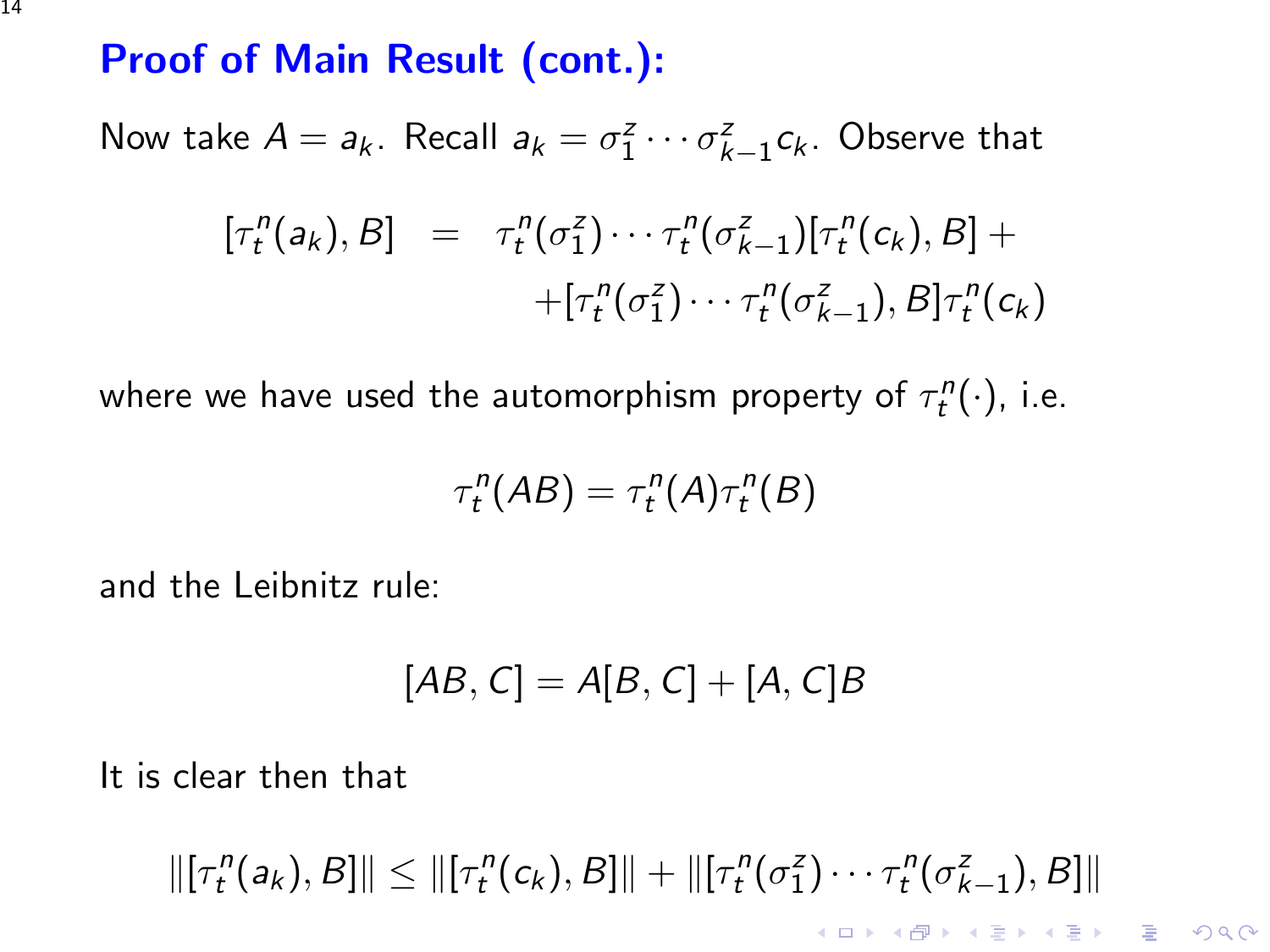# Proof of Main Result (cont.):

Now, for any  $i$ , the quantity appearing above satisfies

 $\|[\tau_t^n(\sigma_1^z)\cdots\tau_t^n(\sigma_j^z),\beta]\| \le \|[ \tau_t^n(\sigma_j^z),\beta]\| + \|[\tau_t^n(\sigma_1^z)\cdots\tau_t^n(\sigma_{j-1}^z),\beta]\|$ again by Leibnitz. Moreover,

$$
\sigma_j^z = 2a_j^*a_j - 1\!\!1 = 2c_j^*c_j - 1\!\!1
$$

and so

and,

$$
[\tau_t^n(\sigma_j^z), B] = 2[\tau_t^n(c_j^*), B]\tau_t^n(c_j) + 2\tau_t^n(c_j^*)[\tau_t^n(c_j), B]
$$
  
in fact:

 $\|\pi_t^n(\sigma_j^z), B\| \leq 2\|\pi_t^n(c_j^*), B\| + 2\|\pi_t^n(c_j), B\|$ 

Consequently,

$$
\|[\tau_t^n(a_k), B]\| \leq 2 \sum_{j=1}^k \left( \|[\tau_t^n(c_j^*), B]\| + \|[\tau_t^n(c_j), B]\| \right)
$$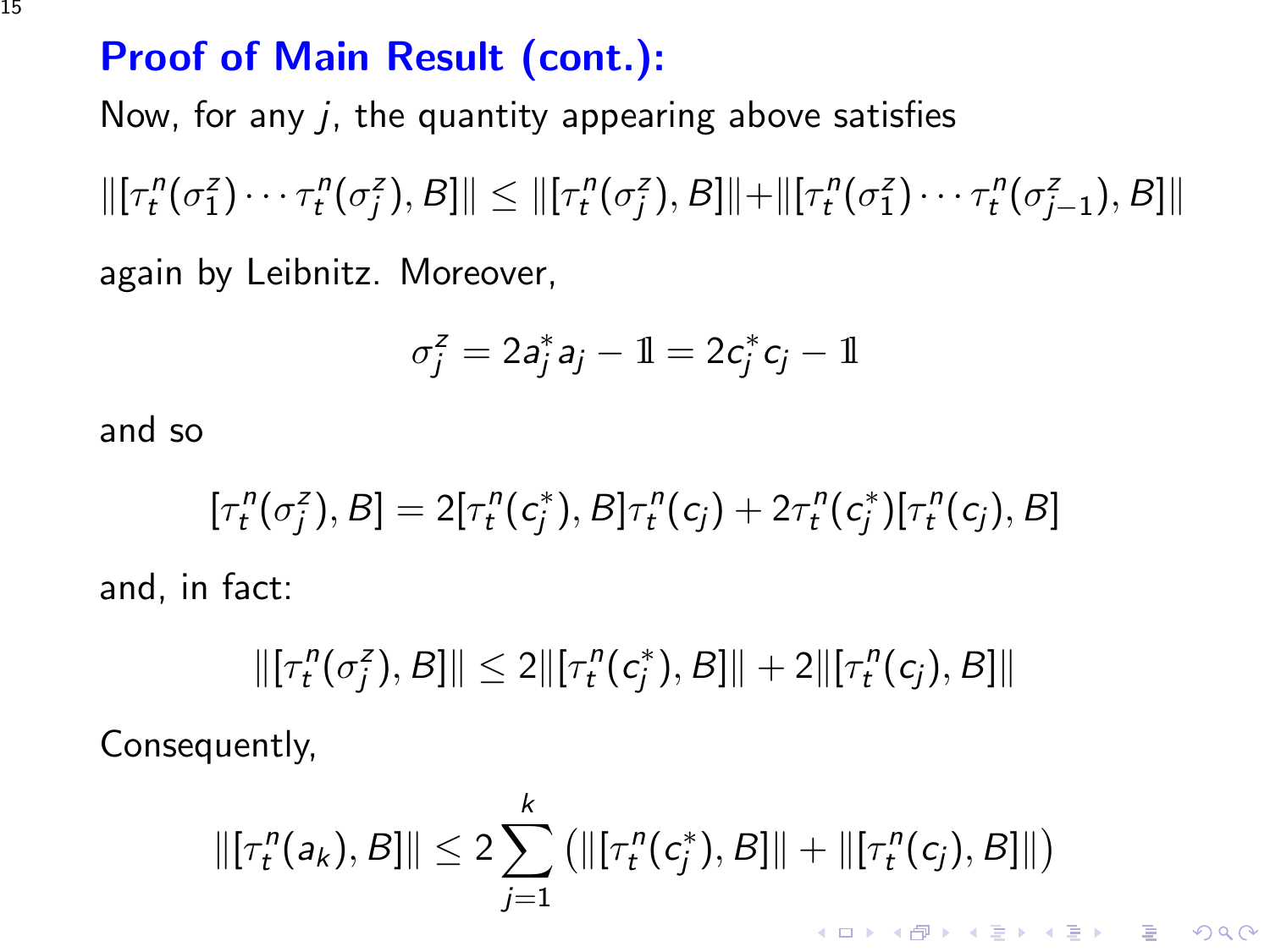### Proof of Main Result (cont.):

Using our previous result, it is clear that

$$
\mathbb{E}\left(\sup_{t}\|[\tau_t^n(a_k),B]\|\right) \leq \frac{8C'\|B\|}{1-e^{-\eta'}}\sum_{j=1}^k e^{-\eta'(k'-j)} \leq \frac{8C'\|B\|}{(1-e^{-\eta'})^2}e^{-\eta'(k'-k)}
$$

which is the result for  $A = a_k$ .

By taking adjoints, a similar result holds for  $A = a_k^*$ .

Using Leibnitz again, it is clear that a similar result holds for both  $A = a_k^* a_k$  and  $A = a_k a_k^*$ .

Since these operators form a basis for  $A_k$ , this completes the proof.

4 D > 4 P + 4 B + 4 B + B + 9 Q O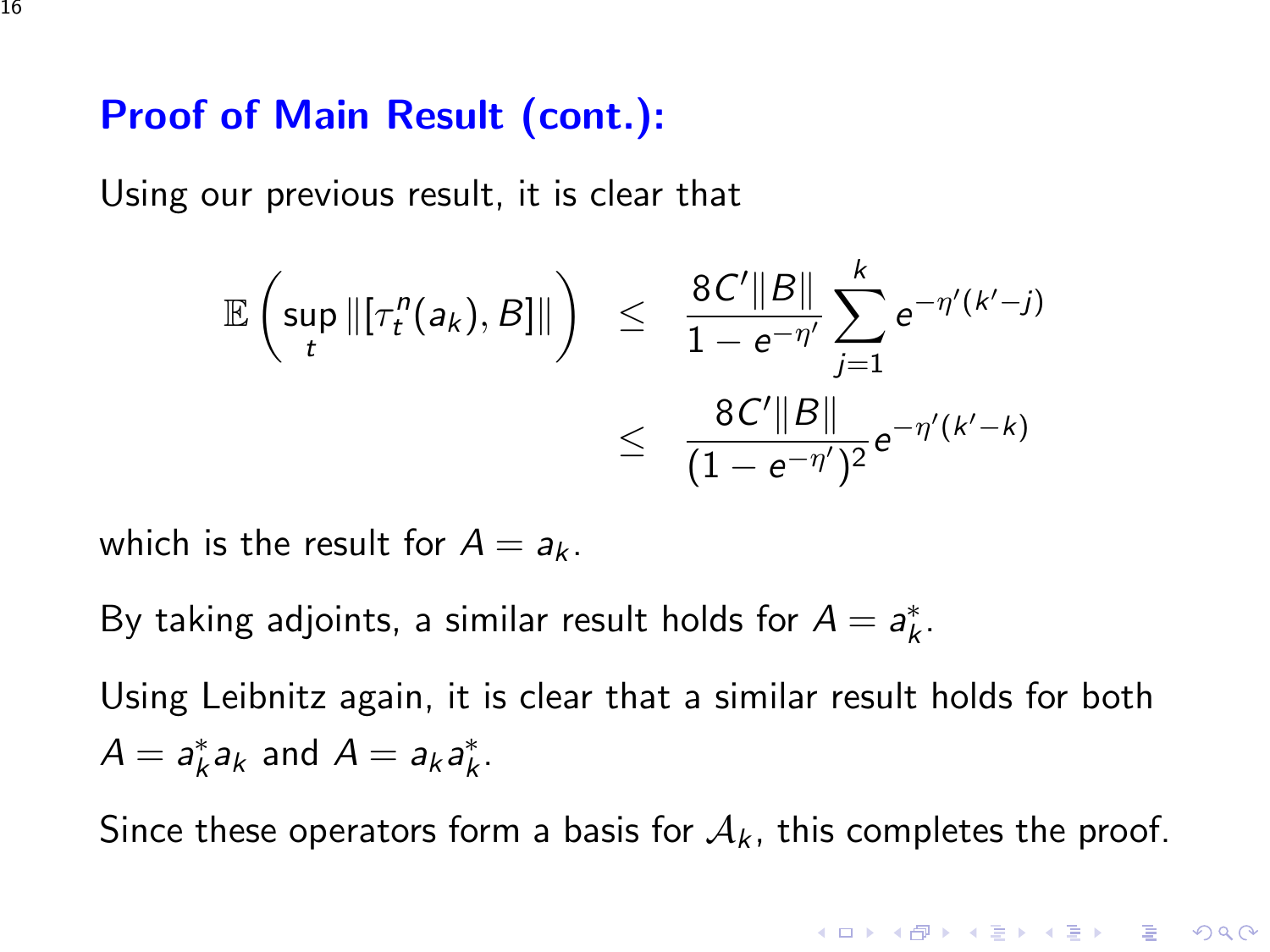#### A Generalization

The isotropic XY model is not the only spin chain that reduces to a system of free Fermions. Consider e.g. the anisotropic XY Spin Hamiltonian

$$
H_n = \sum_{j=1}^{n-1} \mu_j [(1+\gamma_j)\sigma_j^x \sigma_{j+1}^x + (1-\gamma_j)\sigma_j^y \sigma_{j+1}^y] + \sum_{j=1}^n \nu_j \sigma_j^z
$$

with real parameters given by: interaction strengths  $\{\mu_i\},\$ anisotropy  $\{\gamma_i\}$ , and field strengths  $\{\nu_i\}$ . Introducing the same raising and lowering operators and then the Jordan-Wigner transform, this many-body operator can also be written in terms of an effective single-particle Hamiltonian.

4 D > 4 P + 4 B + 4 B + B + 9 Q O

17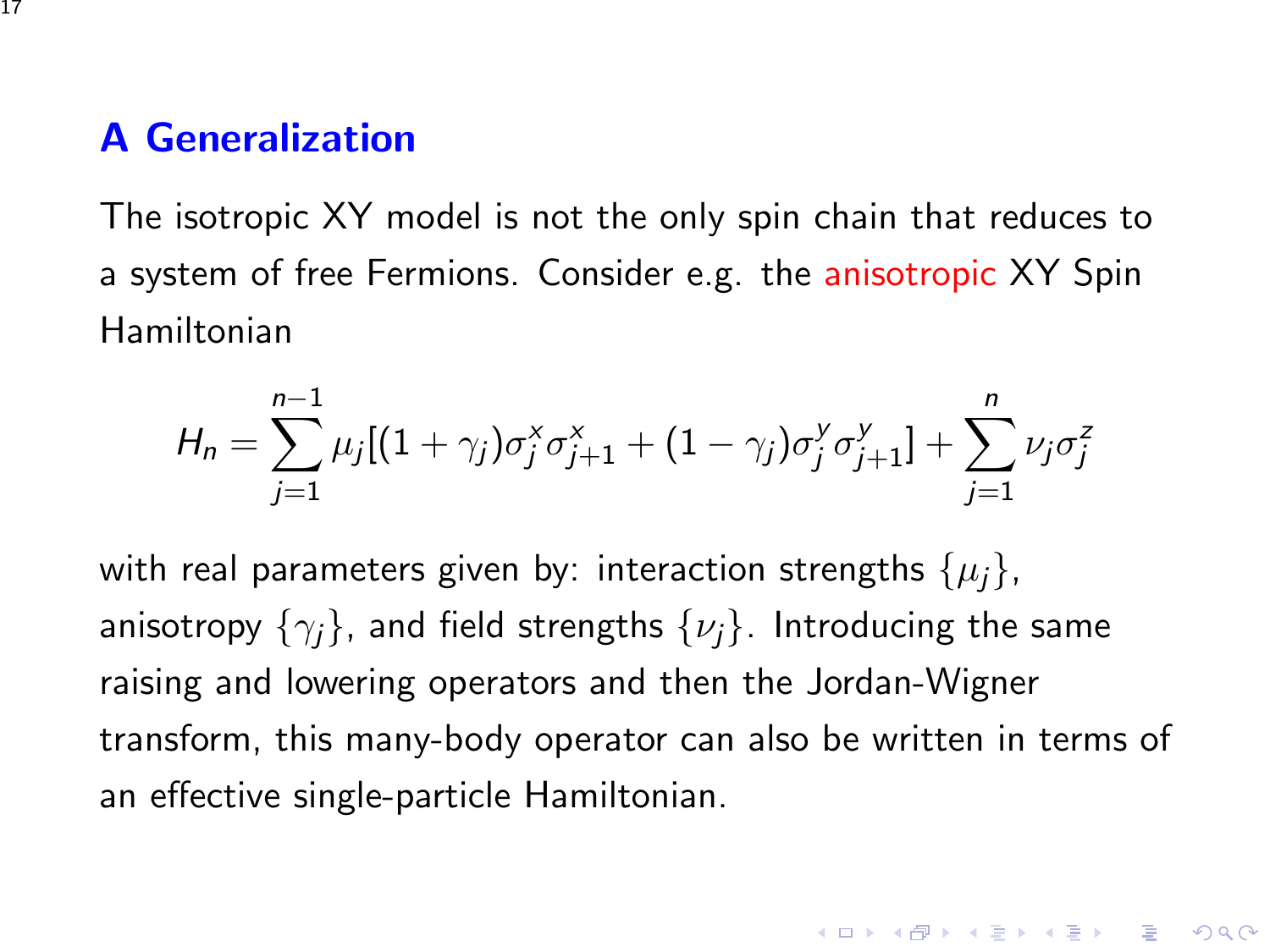As is discussed in the notes,

$$
H_n=C^*M_nC
$$

where

$$
C=(c_1,c_2,\cdots,c_n,c_1^*,c_2^*,\cdots,c_n^*)^t
$$

is a column vector and

$$
C^* = (c_1^*, c_2^*, \cdots, c_n^*, c_1, c_2, \cdots, c_n)
$$

In this case, the single particle Hamiltonian is a block-matrix

$$
M_n = \left(\begin{array}{cc} A_n & B_n \\ -B_n & -A_n \end{array}\right)
$$

K ロ X K (P) X (E) X (E) X (E) X (P) Q (P)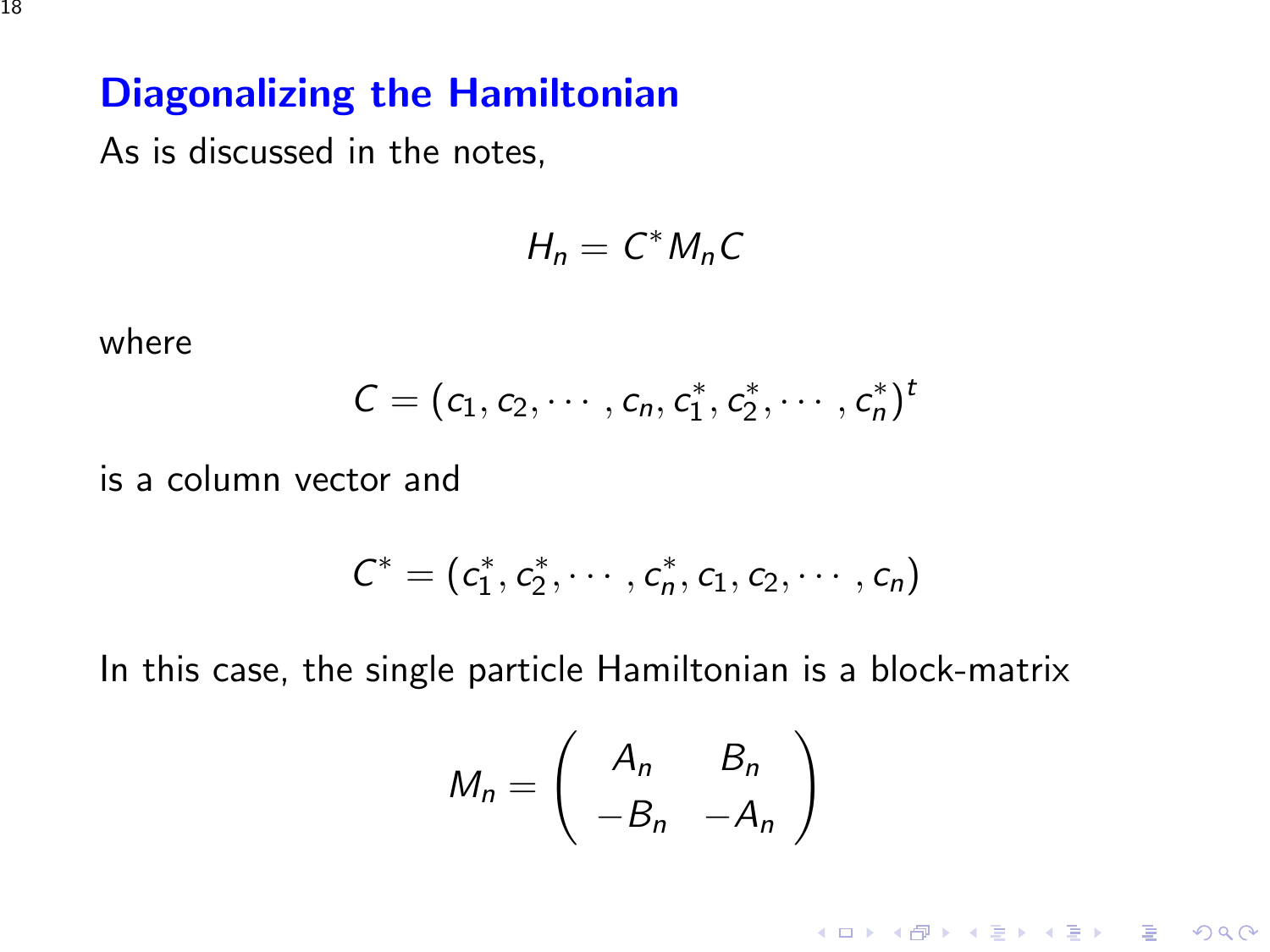# Diagonalizing the Hamiltonian(cont.)

with

$$
A_n = \begin{pmatrix} \nu_1 & -\mu_1 & & & \\ -\mu_1 & \nu_2 & \ddots & & \\ & \ddots & \ddots & -\mu_{n-1} \\ & & -\mu_{n-1} & \nu_n \end{pmatrix}
$$

and



**KORK ERKER ADE YOUR**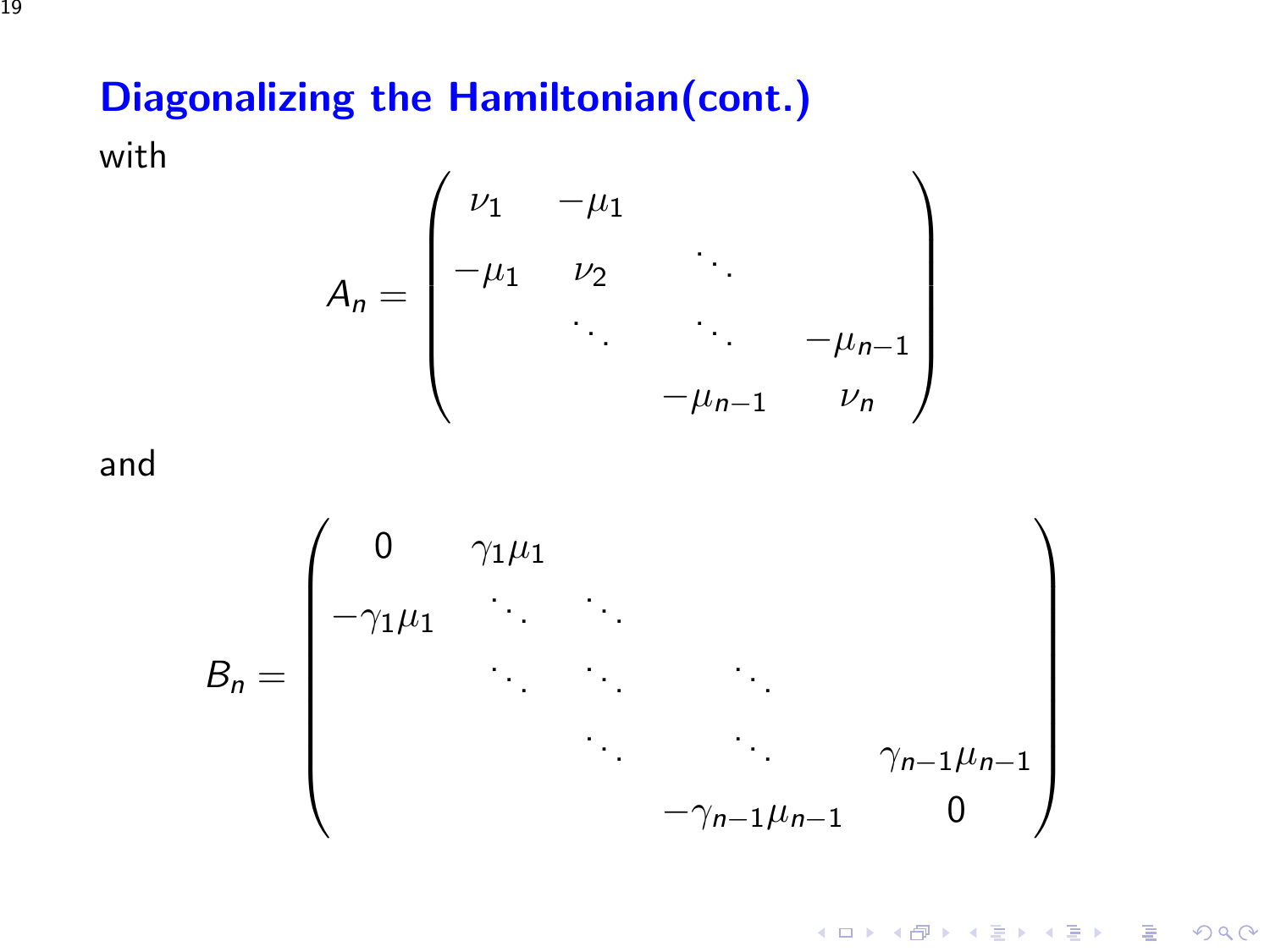## The More General Result (at least in words)

In our paper, we prove an analogous result:

If the single particle Hamiltonian  $M<sub>n</sub>$  is dynamically localized, then the many body Hamiltonian satisfies dynamical localization as well, in the sense that we establish a zero-velocity Lieb-Robinson bound (in average).

What we do not quantify (and what remains an interesting open question) is: Under what conditions is this more general, random single particle system dynamically localized?

**K ロ ▶ K @ ▶ K 할 X X 할 X → 할 X → 9 Q Q ^**